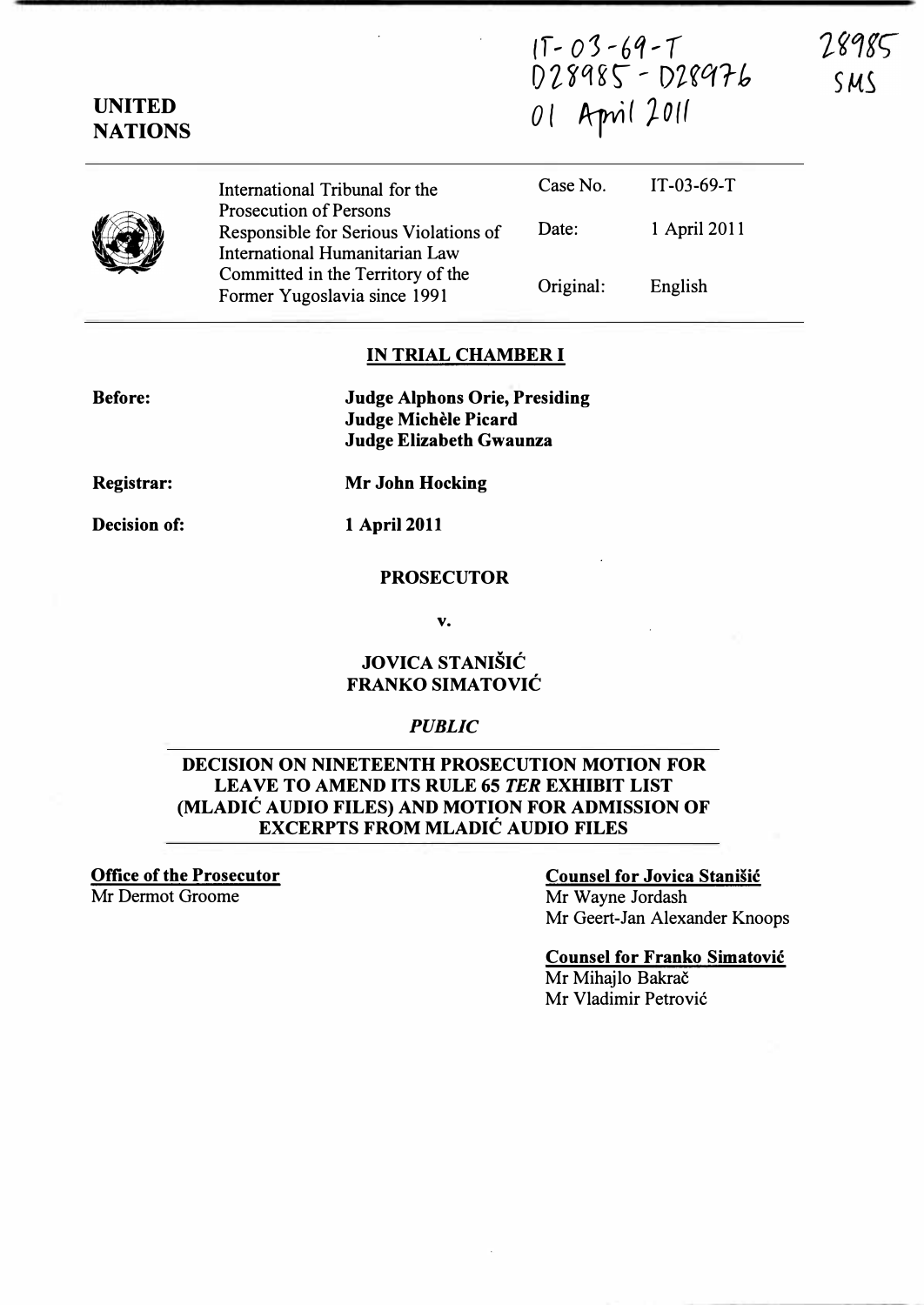# I. PROCEDURAL HISTORY

1. On 19 January 2011, the Prosecution requested leave to add eight excerpts of audio recordings ("Proposed Excerpts") to its Rule 65 ter exhibit list and to tender them into evidence from the bar table pursuant to Rule  $89(C)$  of the Rules of Procedure and Evidence ("Rules").<sup>1</sup> The Stanišić Defence requested that the time for Defence responses start running from the moment all English translations of the Proposed Excerpts were disclosed to the Defence, as suggested by the Prosecution in the Motion.<sup>2</sup> The Chamber subsequently requested the Prosecution to continue disclosing translations of the Proposed Excerpts as they became available and to inform the Chamber when all translations were completed and disclosed, at which time the Chamber would set a deadline for Defence responses.<sup>3</sup> Through an informal communication on 9 February 2011, the Prosecution informed the Chamber that the remaining English translations of the Proposed Excerpts had been disclosed to the Defence on 8 February 2011, and it provided the Chamber and the Defence with a revised bar table chart setting out their relevance.<sup>4</sup> The Chamber informed the Parties that the deadline for responses had been extended to 22 February 2011.<sup>5</sup> The Stanisic Defence responded to the Motion ("Response"), requesting the Chamber to deny it in its entirety.<sup>6</sup> The Simatović Defence did not respond to the Motion. The Prosecution requested leave to reply to the Response, which the Chamber denied.<sup>7</sup>

2. On 11 March 2011, the Chamber issued its "Decision on Second Prosecution Motion for Admission of Excerpts from Mladic Notebooks and Third Prosecution Notification of Excerpts from Mladić Notebooks" ("Second Mladić Notebooks Decision"), wherein it deferred its decision on the admissibility of three excerpts, on the basis that their relevance could not be established

 $\mathbf{1}$ Nineteenth Prosecution Motion for Leave to Amend its Rule 65 ter Exhibit List (Mladic Audio Files) and Motion for Admission of Excerpts from Mladic Audio Files, 19 January 2011 (Public with Public Annex) ("Motion"). The Prosecution did not file the relevant audio recordings with the Motion. Following an informal request from the Chamber on 11 March 2011, the Prosecution informally provided the Chamber with a disc containing the Proposed Excerpts on 17 March 2011.

 $\overline{2}$ The Stanisic Defence's request was made through an informal communication on 21 January 2011. The Prosecution had suggested in its Motion that in "light of the ongoing transcription and translation process, the Defence's response time should run from the date that it receives the last translation"; see Motion, para. 15.

 $\overline{3}$ The Chamber made the request through an informal communication on 25 January 2011.

<sup>4</sup>  The revised bar table chart was an updated version of Annex A to the Motion. The Chamber notes that the revised bar table chart has not been filed formally. The Prosecution's informal communication and revised bar table chart of 9 February 20 II indicated that the remaining translations had been disclosed to the Defence on 8 February 2011 in draft form, with final translations to be disclosed as soon as possible. On 17 March 2011, the Prosecution informed the Chamber in an informal communication that it had uploaded the remaining final translations of the transcripts of the Proposed Excerpts into e-Court. In addition, the Prosecution provided the 65 ter numbers for the last four Proposed Excerpts.

 $\overline{\mathbf{5}}$ The parties were informed through an informal communication on II February 2011.

<sup>6</sup>  Stanisic Response to Prosecution Nineteenth Motion for Leave to Amend its 65 ter Exhibit List and for Admission of Excerpts from Mladic Audio Files, 22 February 2011.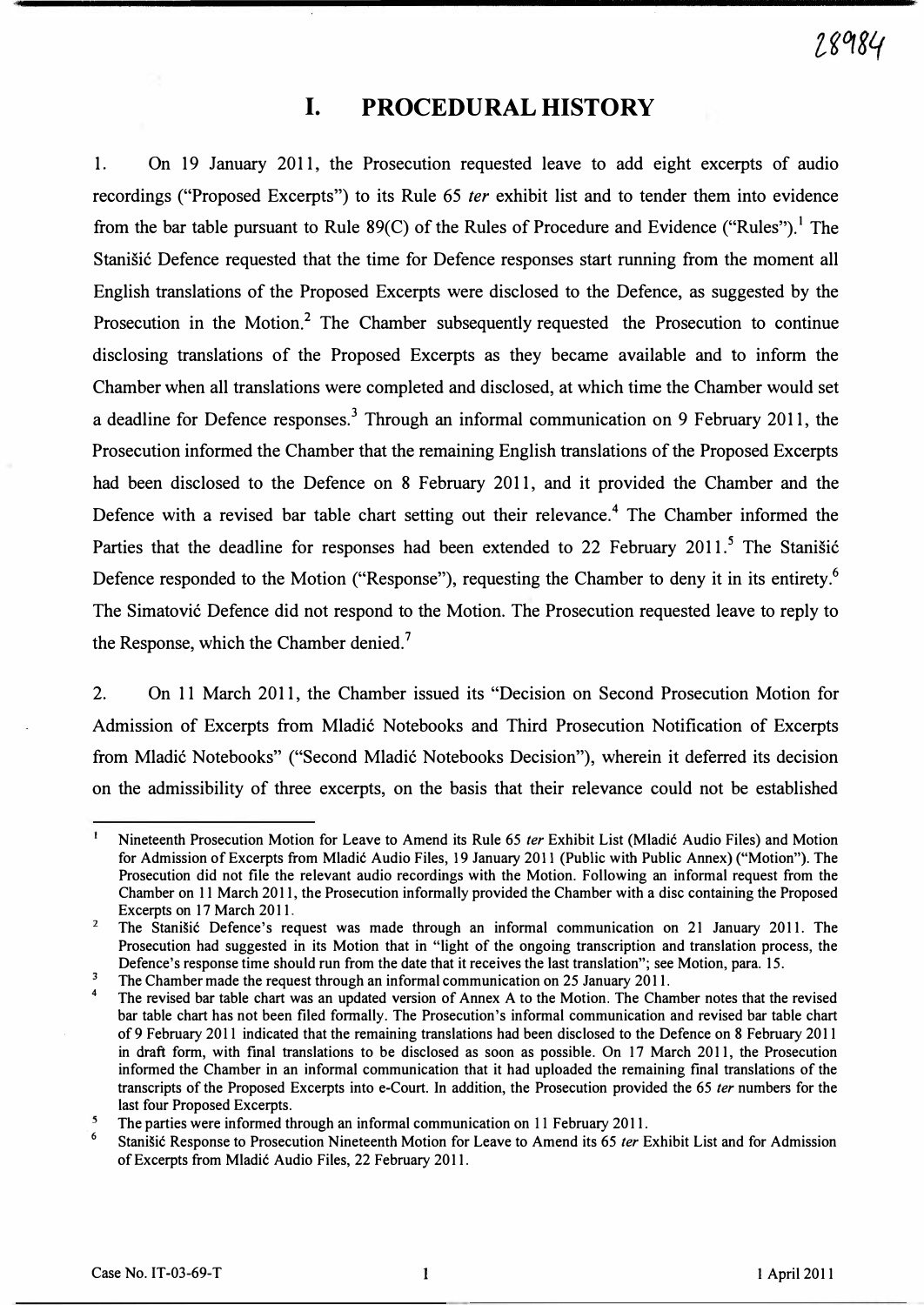without reference to the Proposed Excerpts tendered in the current Motion.<sup>8</sup> The Chamber will therefore decide on the admissibility of those three excerpts ("Mladic Notebooks Excerpts") in the current decision.<sup>9</sup>

# 11. SUBMISSIONS OF THE PARTIES

### A. Motion

3. The Prosecution submits that the audio recordings from which the Proposed Excerpts are taken were seized by officers of the Ministry of Internal Affairs of the Republic of Serbia ("MUP of Serbia") on 23 February 2010 from the apartment of Bosiljka Mladic, the wife of Ratko Mladic ("Mladic"), and contain contemporaneous conversations between Mladic and other members of the joint criminal enterprise alleged in the Indictment ("JCE"), including Jovica Stanišić ("Stanišić"), during the period relevant to the Indictment.<sup>10</sup> In addition to the audio recordings ("Mladić Audio Files"), a large volume of material was seized including voice recorder tapes, VHS tapes, CDs, DVDs, and 18 military notebooks ("Mladić Notebooks") (together, "Mladić materials").<sup>11</sup>

4. The Prosecution submits that it has good cause to seek to add the Proposed Excerpts to its Rule 65 ter exhibit list. The Prosecution asserts that it received the Mladić materials well into its case, informed the Defence of their existence immediately thereafter, and alerted the Chamber and the Defence that it was in the process of making an inventory of the Mladic Notebooks and Mladic Audio Files when it sought leave to add the Mladić Notebooks to its Rule 65 *ter* exhibit list.<sup>12</sup> It

 $\overline{7}$ Prosecution Request to Reply to Stani�ic Response to Prosecution Nineteenth Motion for Leave to Amend its Rule 65 fer Exhibit List and for Admission of Excerpts from Mladic Audio Files, 25 February 2011. The Chamber denied the Prosecution leave to reply through an informal communication on 2 March 2011.

<sup>8</sup> See Second Mladic Notebooks Decision, paras 8 and 10: the three excerpts of the Mladic Notebooks in relation to which the Chamber deferred its decision are excerpts 12-14 (inclusive) of the "January 2011 Excerpts". See also Second Mladic Notebooks Decision, paras 1 and 2, for the relevant procedural history of that decision. In addition, see Annex B to the Second Prosecution Motion for Admission of Excerpts from Mladic Notebooks and Third Prosecution Notification of Excerpts from Mladic Notebooks, 27 January 2011, which sets out the details of the excerpts and the Prosecution's submissions in relation to their relevance.

<sup>&</sup>lt;sup>9</sup> The Chamber notes that in its Second Mladić Notebooks Decision it found excerpts 12-14 (inclusive) of the "January 2011 Excerpts" to be sufficiently probative for the purpose of their admission from the bar table; see para. 6. The Chamber will therefore consider only the relevance of these excerpts in the current decision.

 $\frac{10}{11}$  Motion, paras 1, 5.

See in relation to the Mladic Notebooks: Decision on Sixteenth Prosecution Motion for Leave to Amend its Rule 65 ter Exhibit List with Confidential Annex (Mladić Notebooks), 7 October 2010 ("Decision on Sixteenth Prosecution Motion"); Decision on Prosecution Motion for Admission of Excerpts from Mladic Notebooks and Second Prosecution Notification of Excerpts from Mladic Notebooks, 10 March 2011 ("First Mladic Notebooks Decision"); Decision on Second Prosecution Motion for Admission of Excerpts from Mladic Notebooks and Third Prosecution Notification of Excerpts from Mladic Notebooks, 11 March 2011 ("Second Mladic Notebooks Decision").

<sup>&</sup>lt;sup>12</sup> Motion, para. 10; see also Sixteenth Prosecution Motion for Leave to Amend its Rule 65 *ter* Exhibit List with Confidential Annex (Mladic Notebooks), 14 May 2010 (public with Confidential Annex).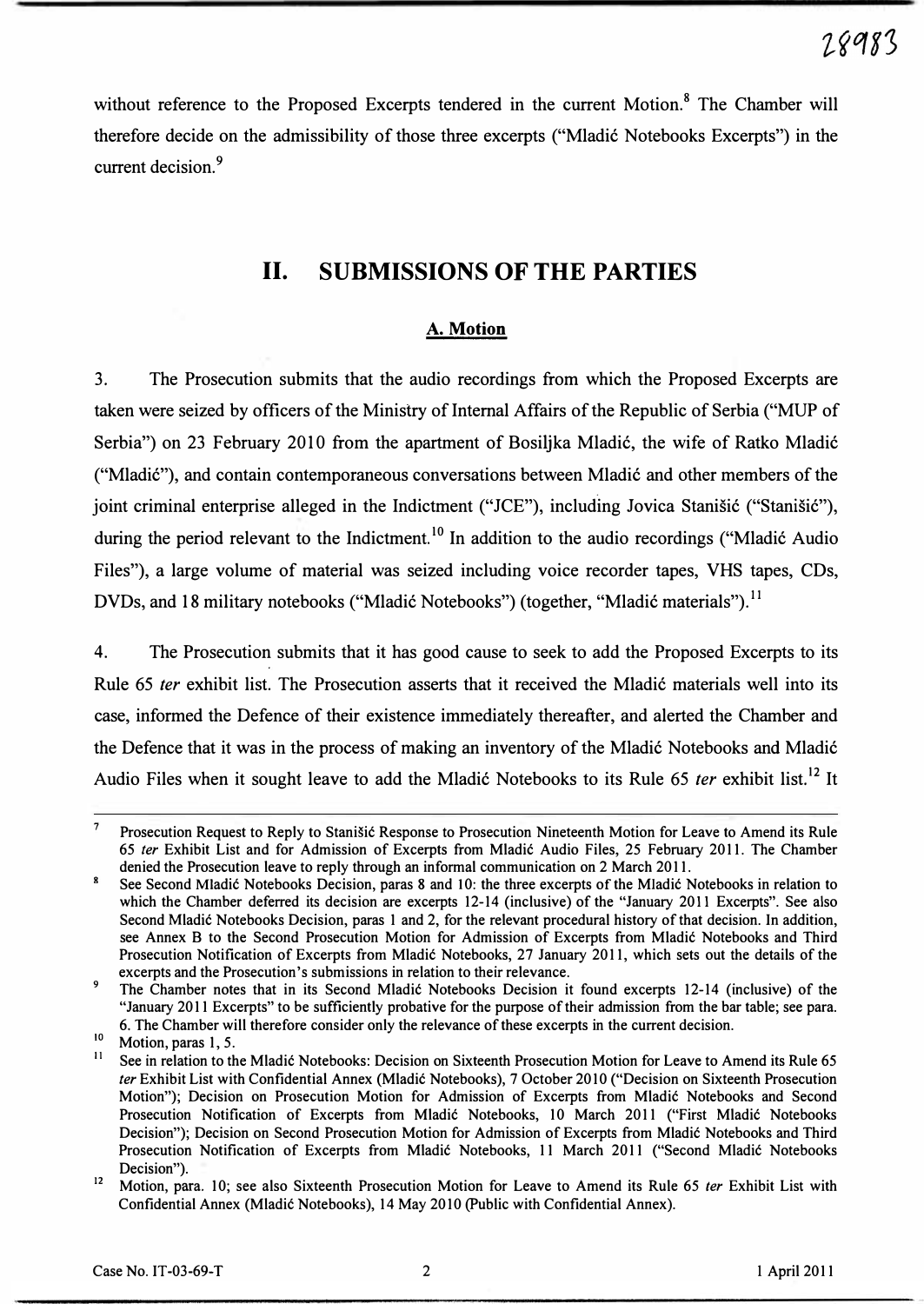argues that it has acted diligently to ensure the Defence has had access to the same infonnation as the Prosecution, $13$  firstly, by disclosing to the Defence an index containing summaries of the 120 seized audio and video files as soon as it was available,<sup>14</sup> and secondly, by disclosing twelve of the Mladić Audio Files, including the Proposed Excerpts, in September 2010.<sup>15</sup> At the time of filing the Motion, the Mladić Audio Files had not been fully transcribed and translated.<sup>16</sup> However, the Prosecution submitted that it had a good faith basis to believe that the Mladic Audio Files not yet transcribed or translated would be relevant, based on the index of summaries it had prepared earlier.<sup>17</sup> The Prosecution argues that addition of the Proposed Excerpts to its Rule 65 *ter* exhibit list will not prejudice the rights of Stanisic and Franko Simatovic (together, "the Accused") to a fair trial and adequate time and facilities for preparation of a defence.<sup>18</sup> It submits that its request to add only eight excerpts is modest, and that assessment of this small volume of materials will not overly burden the Defence's resources.<sup>19</sup>

5. The Prosecution asserts that the Mladic Audio Files are reliable because they were found in Mladić's wife's residence, where they had been hidden together with the Mladić Notebooks and other Mladić materials.<sup>20</sup> It submits that the presence of the Mladić Audio Files with the Mladić Notebooks, which have been admitted into evidence before the Tribunal, indicates that they are "a reliable source of contemporaneous information assembled by Mladić himself<sup>y</sup>.<sup>21</sup> The Prosecution points to indications that Mladic himself made the recordings, including the facts that the speaker identified as Mladic is consistently the loudest and clearest of all the speakers, and that the speakers identify each other and Mladić by name.<sup>22</sup> The Prosecution further submits that other evidence, including corresponding entries in the Mladic Notebooks, bolsters the reliability of the Mladic Audio Files.23

6. The Prosecution submits that the Proposed Excerpts are relevant to and probative of important issues in the case.<sup>24</sup> It asserts that they contain contemporaneous recordings of conversations that took place during the Indictment period between and about members of the alleged JCE, including Stanišić, and further that they provide evidence of a common criminal

<sup>&</sup>lt;sup>13</sup> Motion, para. 11.

<sup>1</sup>  $^{14}$  Motion, paras 6, 11.

Motion, para. 7.

<sup>1</sup> Motion, paras 7, 8; see also para. 15; The Chamber was notified by an informal communication on 9 February 2011 that this process had been completed on 8 February 2011, see supra para. 2.

 $\frac{17}{18}$  Motion, para. 13.

 $\frac{18}{19}$  Motion, para. 14.

 $19$  Ibid.

 $\frac{20}{21}$  Motion, paras 16-17.

<sup>&</sup>lt;sup>21</sup> Motion, para. 17.<br><sup>22</sup> Motion, para. 18

 $\frac{22}{23}$  Motion, para. 18.

 $\frac{23}{24}$  Motion, paras 19-20.

Motion, para. 21.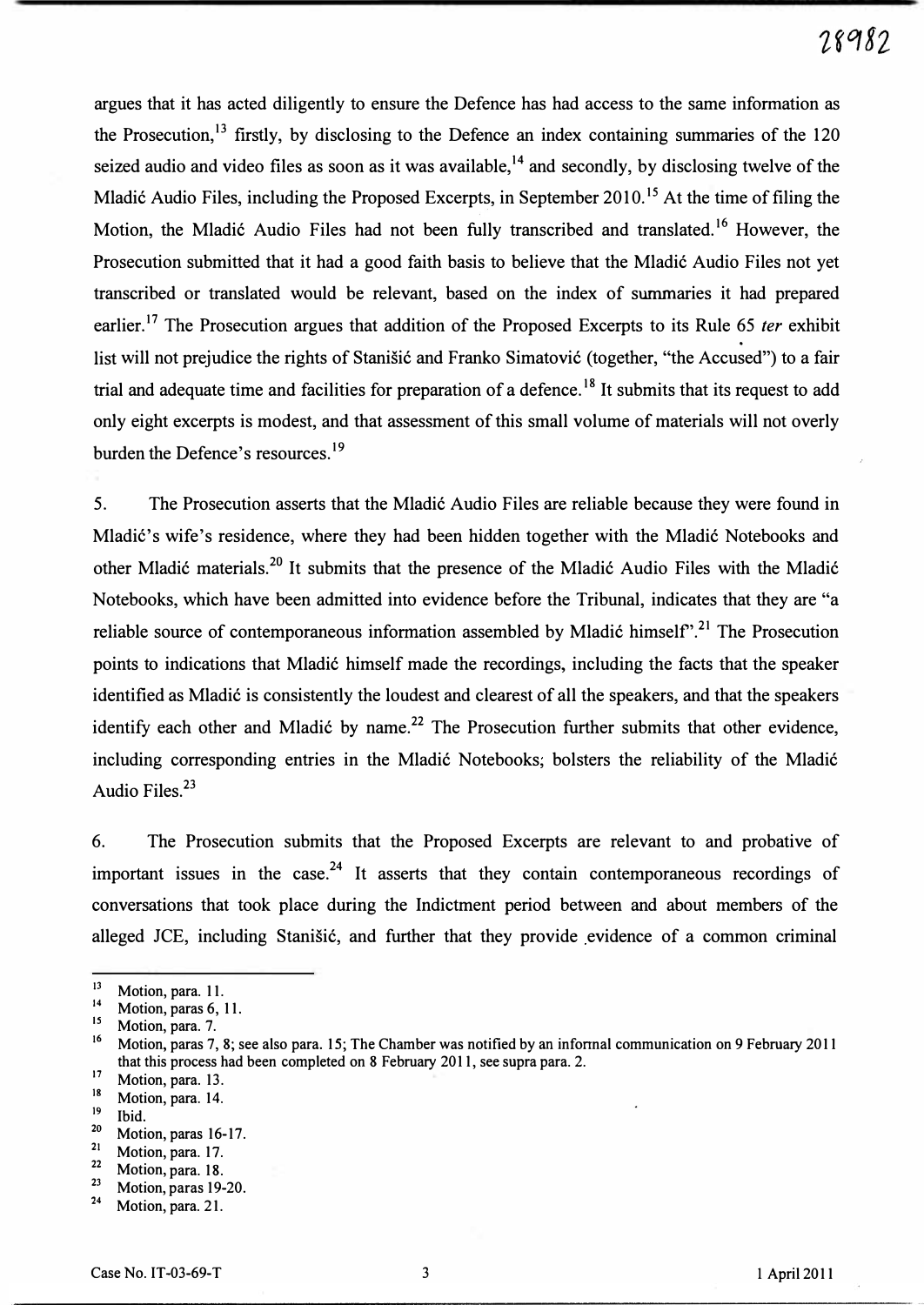purpose and evidence that links the Accused to incidents charged in the Indictment.<sup>25</sup> The Prosecution sets out the specific relevance of each of the Proposed Excerpts in Annex A to the Motion.<sup>26</sup>

### B. Response

7. The Stanisic Defence submits that it is currently "unable to form any meaningful assessment of the prejudice that will be caused" by the addition of the Proposed Excerpts without being allowed sufficient time and resources to listen to and assess them within the context of the totality of the Mladić materials and the case as a whole.<sup>27</sup> It submits that the Mladić Audio Files are voluminous and themselves require careful analysis.<sup>28</sup> Moreover, some of the Mladić materials appear to cross-reference each other.<sup>29</sup> The Stanisic Defence asserts that some portions of the Mladic Audio Files recordings may be contemporaneous, while others may have been prepared years after the relevant events.<sup>30</sup> Further, some contemporaneous portions may be reliable whereas others may be "infected with inaccurate or deliberately self-serving recordings".<sup>31</sup> For these reasons, the Stanisic Defence argues that the reliability of the Mladic Audio Files cannot be assessed by reference only to the Proposed Excerpts upon which the Prosecution seeks to rely, but will require examination of other portions of the Mladic Audio Files that allow for comparison of those files with reliable and independent records. $32$ 

8. The Stanisic Defence disputes the Prosecution's assertion that granting the Motion would not overly burden the Defence's resources.<sup>33</sup> It emphasises that the Prosecution has been working on the Mladić materials for a year without completing their transcription, translation or review,<sup>34</sup> while the Defence teams are only able to devote a "minute fraction" of the resources available to the Prosecution in reviewing the materials.<sup>35</sup> The Stanišić Defence submits that, in the two weeks granted for responses to the Motion, it has been able to study only a small portion of the relevant

 $rac{32}{33}$  Ibid.

---.-,-.---- --- -----'-'.--'----.-----'-'---\_ .... \_-----------------\_ ...•. \_---\_ .... .

 $\frac{25}{26}$  Motion, para. 21.

<sup>26</sup>Ibid; Public Annex A. As noted above, the Prosecution provided a revised bar table chart by informal communication on 9 February 2011; see supra, fn 4. <sup>26</sup> Ibid; Public Annex<br>
communication on 9<br>
<sup>27</sup> Response, para. 2; se<br>
<sup>29</sup> Response, para. 5.<br>
<sup>29</sup> Did.<br>
<sup>30</sup> Response, para. 6.<br>
<sup>31</sup> Ibid.<br>
<sup>32</sup> Ibid.<br>
<sup>32</sup> Bid.<br>
<sup>33</sup> Response, para. 9.<br>
<sup>34</sup> Response, para. 7.<br>
<sup>3</sup>

 $27$  Response, para. 2; see also para. 10.<br> $28$  Benonse para. 5

<sup>&</sup>lt;sup>28</sup> Response, para. 5.<br><sup>29</sup> Lid

 $^{29}$  Ibid.<br><sup>30</sup> Pear

 $^{30}$  Response, para. 6.<br> $^{31}$  Ibid

 $rac{31}{32}$  Ibid.

 $\frac{33}{34}$  Response, para. 9.

 $^{34}$  Response, para. 7. Response, para. 8.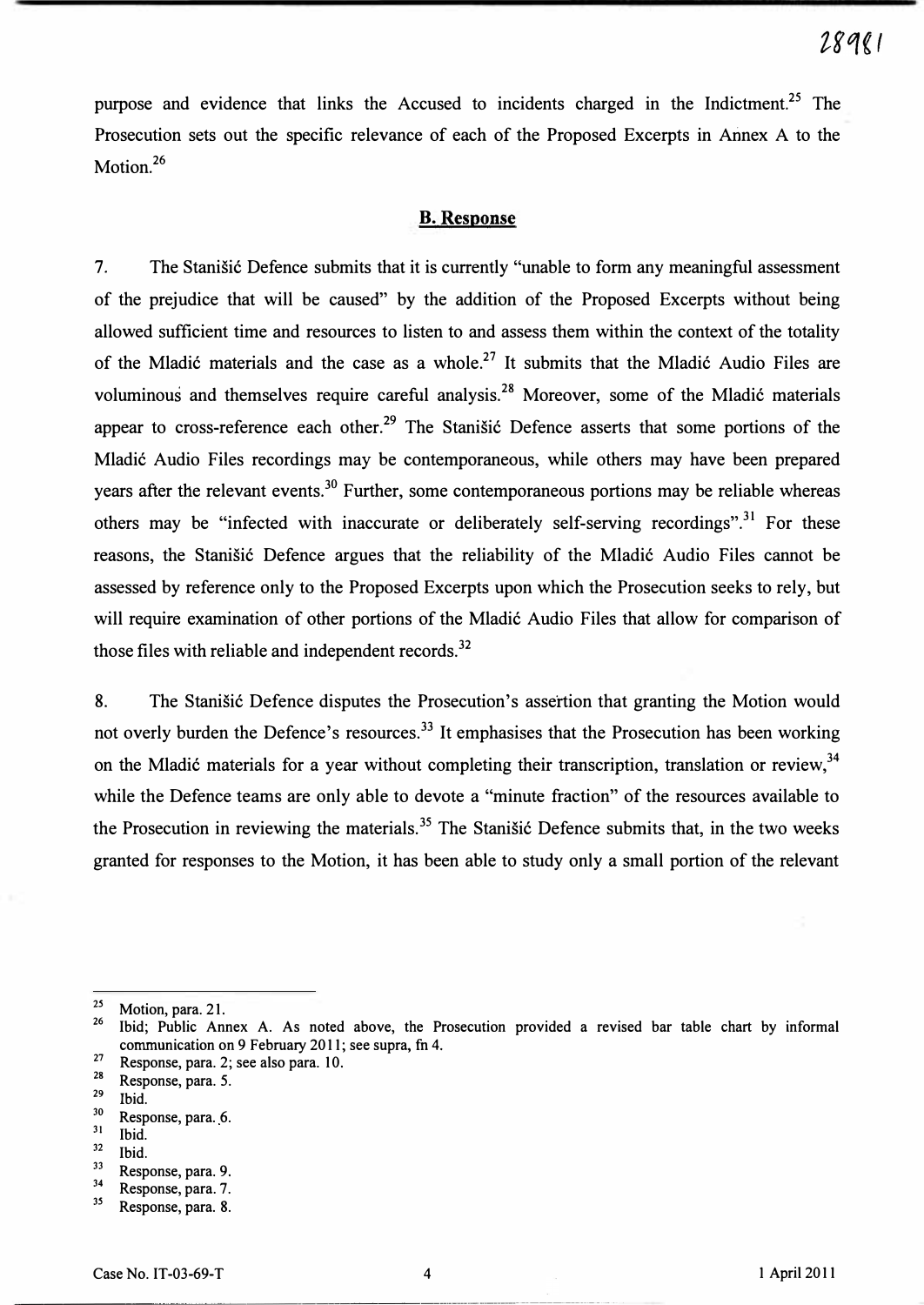materials and is therefore not in a position to make further reasoned arguments concerning the admission of the Proposed Excerpts.<sup>36</sup>

# Ill. APPLICABLE LAW

9. The Chamber recalls the applicable law governing amendments to the Rule 65 *ter* exhibit  $list^{37}$  and admission of evidence<sup>38</sup> as it has previously set out, and refers to it.

## IV. DISCUSSION

#### A. Good cause

10. The Prosecution seeks to add the Proposed Excerpts to its Rule 65 *ter* exhibit list at a late stage in the proceedings, near the end of the Prosecution's case. However, the Chamber considers that the Prosecution has acted diligently in (i) immediately alerting the Defence to the existence of the Mladic materials; (ii) providing the Defence with an index of summaries as soon as it became available and thus informing the Defence of the general content of each segment of the Mladic Audio Files; (iii) disclosing the tapes containing the Proposed Excerpts to the Defence on 29 September 2010 (along with two available transcripts and an English translation); and (iv) subsequently disclosing transcripts and translations as soon as they became available. Accordingly, the Chamber finds that the Prosecution has shown good cause in seeking to add the Proposed Excerpts to its Rule 65 fer exhibit list at this stage of the trial.

11. In considering the addition of the Proposed Excerpts to the Prosecution's Rule 65 *ter* exhibit list, the Chamber must be satisfied that the rights of the Accused to a fair trial and to adequate time and facilities for the preparation of a defence are guaranteed. The Stanistic Defence requests the Chamber to deny the Motion because it has not had sufficient opportunity to assess the Proposed Excerpts in the context of the totality of the Mladic Audio Files and other Mladic materials, and therefore is not yet able to assess the prejudice that may be caused by their addition to the Rule 65 fer exhibit list. The Chamber considers that assessment of the Proposed Excerpts alone would not overly burden the Defence, given their small number and relatively small volume. The Chamber

 $\frac{36}{37}$ Response, para. 10.

See Decision on Sixteenth Prosecution Motion, paras 10-12.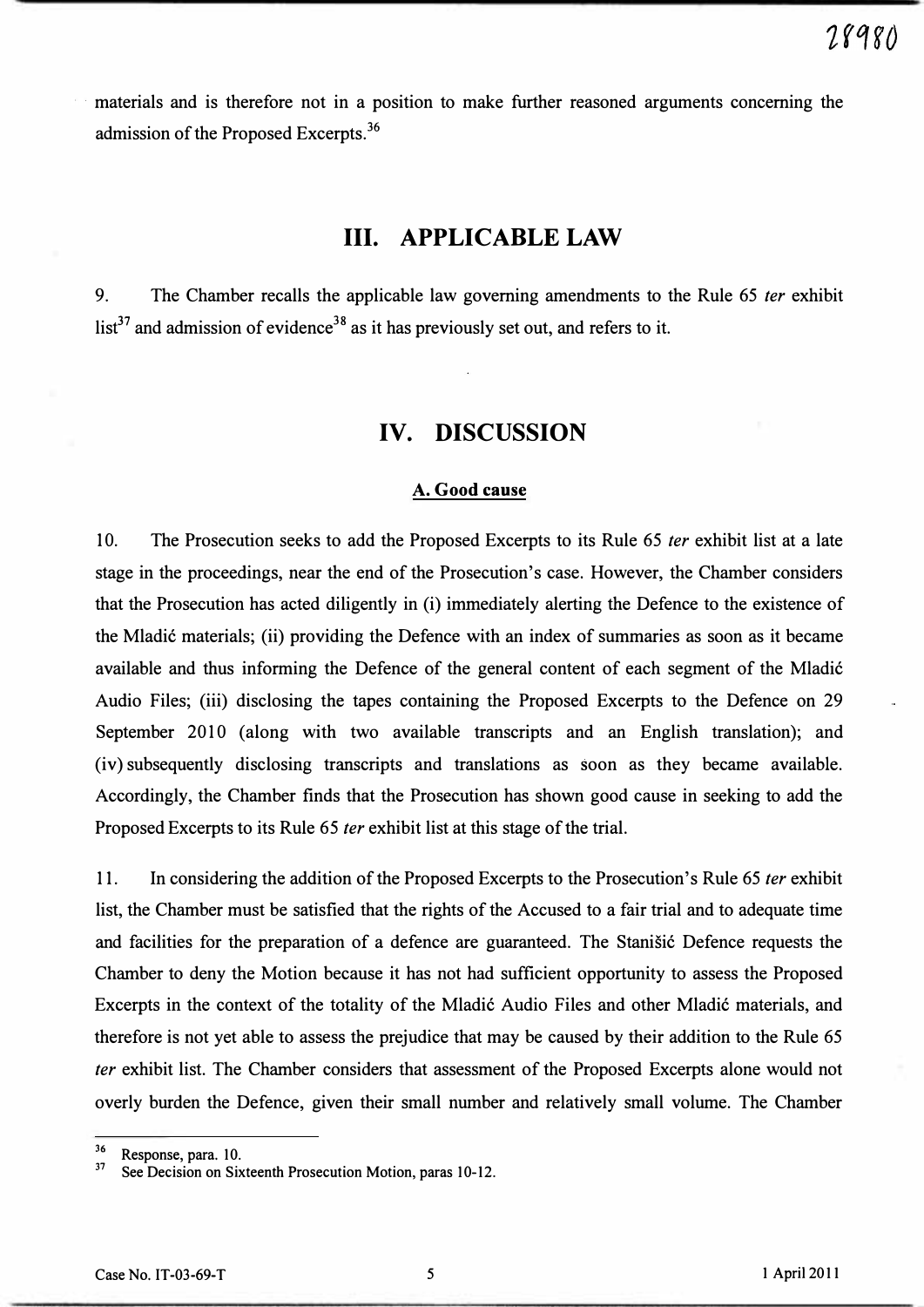notes that it granted the Stanisic Defence's request to allow the time for responses to the Motion to run from the date of when the last of the English translations had been disclosed by the Prosecution, and that the Stanisić Defence had been in possession of some of the transcripts and translations before this time. Further, it had been in possession of copies of the original (B/C/S) Proposed Excerpts since September 2010. The Chamber acknowledges that the Defence may be better able to assess the reliability of the Proposed Excerpts once it has had the opportunity to review them in the context of the Mladić Audio Files and other Mladić materials. However, it does not consider that the Defence will be prejudiced by the addition of the Proposed Excerpts to the Prosecution's Rule 65 fer exhibit list.

### B. Reliability

12. The Mladić Audio Files were found in the apartment of Mladić's wife, together with the Mladić Notebooks and other Mladić materials. The Chamber previously considered the presence of the Mladić Notebooks in Mladić's wife's residence to be a positive indication that Mladić may have authored them,<sup>39</sup> and subsequently admitted them into evidence in this case.<sup>40</sup> Similarly, the Chamber considers that the discovery of the Mladić Audio Files in the same location and circumstances provides them with a measure of reliability, serving as a positive indication that they may have been compiled or recorded by Mladić himself.

13. The Chamber notes that it has heard no evidence – whether from a voice recognition expert or other witness – that the voice in the Mladić Audio Files said by the Prosecution to be that of Mladić is in fact his.<sup>41</sup> Similarly, it has received no evidence in relation to the other voices on the tapes. However, the Chamber notes from the translated transcripts of the Proposed Excerpts that the speakers often appear to identify themselves and each other by name or nickname, and that Mladić is named on numerous occasions. Further, the Chamber considers that the contents of the recorded conversations,<sup>42</sup> including the type of information exchanged therein, also point to their authenticity as conversations involving Mladić and other members of the alleged JCE. When considered together with the circumstances and location in which the Mladić Audio Files were found, the Chamber is of the view that these features are further positive indications that the recordings are reliable and authentic. For the above reasons, the Chamber finds that the Proposed Excerpts have

<sup>&</sup>lt;sup>38</sup> See Decision on the Prosecution's Second Motion for Admission of Exhibits from the Bar Table, 10 March 2011, paras 10-11.

<sup>&</sup>lt;sup>39</sup> Decision on Sixteenth Prosecution Motion, para. 13; See also First Mladić Notebooks Decision, para. 12; and Second Mladic Notebooks Decision, para. 6.

<sup>&</sup>lt;sup>40</sup>First Mladić Notebooks Decision, para. 22; Second Mladić Notebooks Decision, para. 10.

The Chamber notes that, in relation to the Mladić Notebooks, it heard testimony from a witness who recognised the handwriting contained therein to be that of Mladic, and it considered that evidence to be a further positive indication of the authenticity of the notebooks; see Decision on Sixteenth Prosecution Motion, para. 13.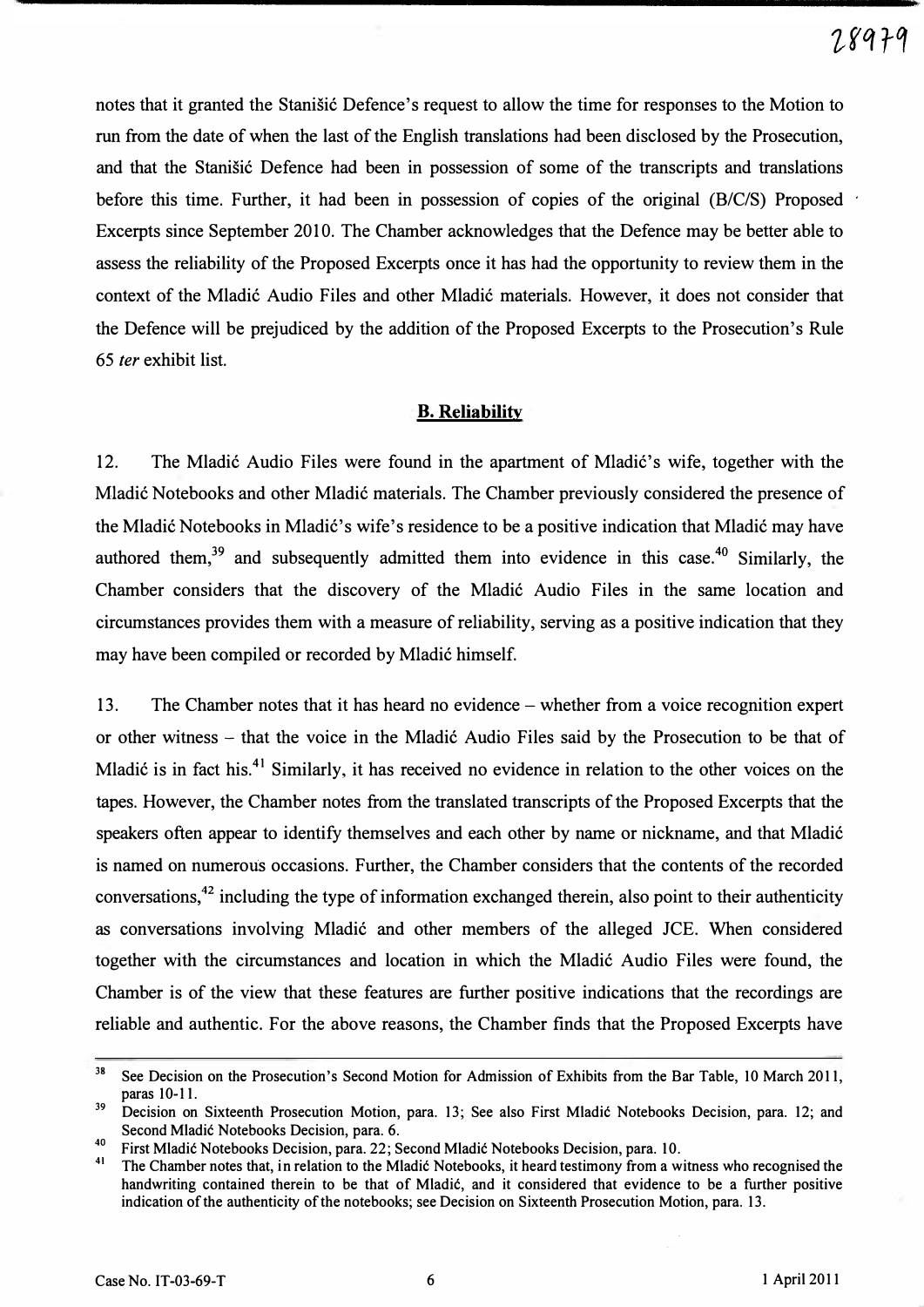sufficient indicia of reliability to be added to the Prosecution's Rule 65 *ter* exhibit list and admitted into evidence under Rule 89(C).

14. The Chamber emphasises that the weight, if any, to be attached to the Proposed Excerpts is currently unknown and will be determined in the context of an assessment by the Trial Chamber of all the evidence in the case.<sup>43</sup> Bearing this in mind, the Chamber considers that the Defence will have sufficient time before and/or during the Defence case, if any, to review all the relevant materials and adduce evidence to challenge the reliability of the Proposed Excerpts. The Chamber will carefully and continuously assess all evidence that comes before it that may contradict the reliability of the Proposed Excerpts, and further will allow the Defence to make submissions in future regarding their reliability and the weight to be accorded to them. In the Chamber's opinion, this approach will sufficiently safeguard the rights of the Accused.

#### c. Relevance and Probative Value

15. The Mladić Audio Files purportedly contain recordings of conversations between Mladić and other members of the alleged JCE that took place during the period relevant to the Indictment.

16. The Chamber notes that Proposed Excerpts 1, 2, 5, 6, 7, and  $8^{44}$  feature discussion of the activities and roles of members of the alleged JCE, including Mladić and Stanišić, and appear to focus on events and operations occurring, inter alia, in Bosnia and Herzegovina ("BiH") and "Krajina". These recordings involve discussion of, *inter alia*: the movements of forces and the mobilisation of volunteers;<sup>45</sup> the goal of Serbian unity;<sup>46</sup> the involvement of the MUP of Serbia in BiH in supplying ammunition and weapons<sup>47</sup> and providing assistance in battle;<sup>48</sup> links between the MUP of Serbia and persons including Arkan;<sup>49</sup> and links between the MUP of Serbia and crimes committed in "Krajina".<sup>50</sup>

17. Proposed Excerpts 3 and 4<sup>51</sup> purportedly involve conversations between Mladić and other persons that indicate his close relationship with Stanišić. Proposed Excerpt 3 is a recording of a conversation apparently between Mladić and one Sučević of the MUP of Serbia, during which

 $\frac{42}{43}$  See infra, paras 16, 17.

See Decision on Simatovic Defence Request for Certification to Appeal (Babic), 17 February 2011, para. 9; Prosecutor v. Radovan Karadžić, Case No. IT-95-5/18-PT, Decision on Accused's Application for Certification to Appeal Decision on Rule 92 quater, (Witness KDZI98), 31 August 2009, para. 12.

<sup>&</sup>lt;sup>44</sup>Respectively,  $65$  ter numbers  $6122$ ,  $6123$ ,  $6126$ ,  $6127$ ,  $6128$  and  $6194$ .

<sup>45 65</sup> ter number 6122, being Proposed Excerpt No. 1.

<sup>&</sup>lt;sup>46</sup> 65 ter numbers 6123, 6127 and 6128, being Proposed Excerpts Nos. 2, 6 and 7.

<sup>&</sup>lt;sup>47</sup> 65 ter numbers 6123 and 6128, being Proposed Excerpts Nos. 2 and 7.

<sup>&</sup>lt;sup>48</sup> 65 ter number 6127, being Proposed Excerpt No. 6.

 $^{49}$  65 ter number 6128, being Proposed Excerpt No. 7.<br>50 65 ter number 6194, being Proposed Excerpt No. 8.

<sup>65</sup> ter number 6194, being Proposed Excerpt No. 8.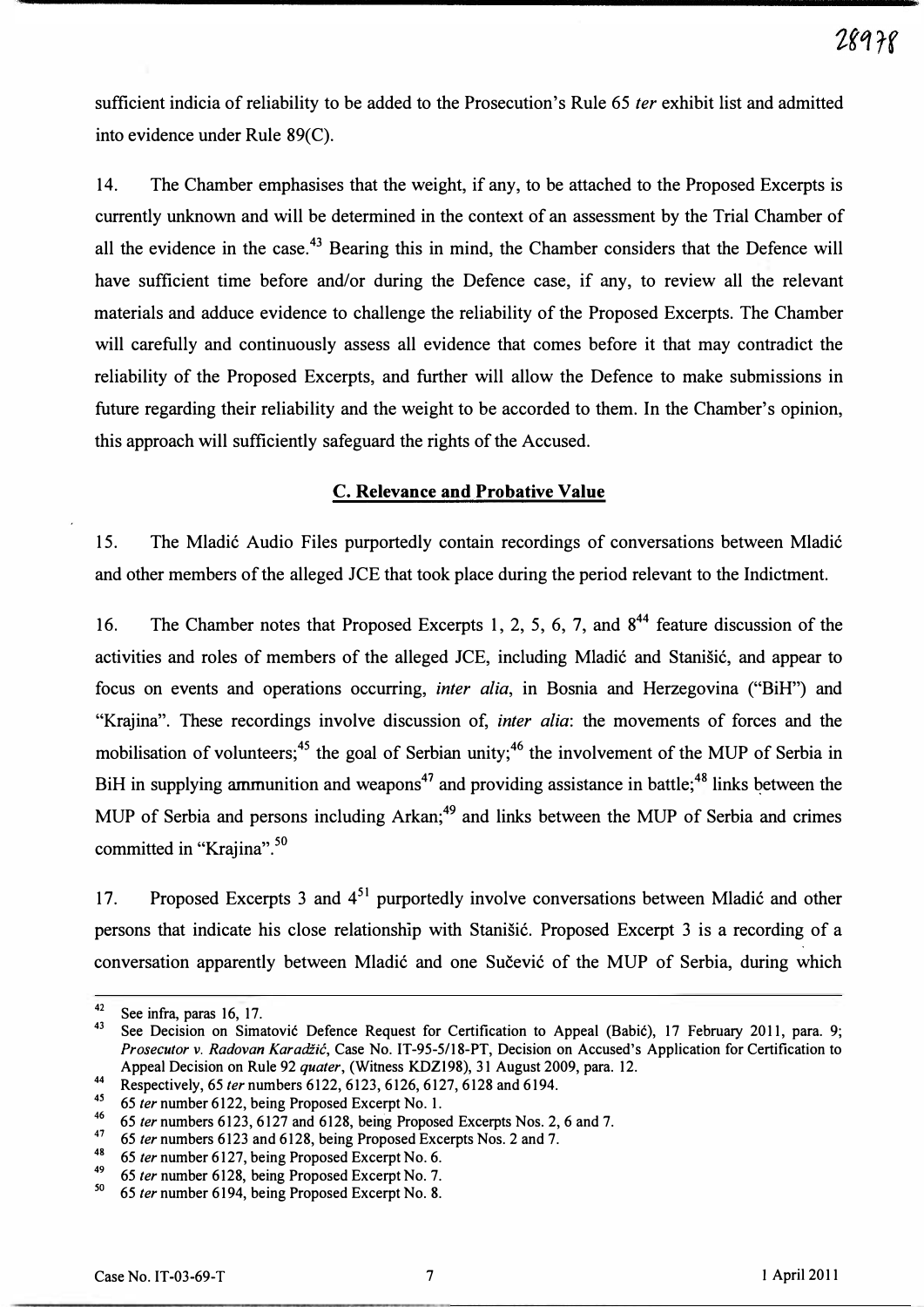Mladic requests and is given the home phone number of Stanisic, and in turn provides a number on which he (Mladić) can be reached. Proposed Excerpt 4 is a recorded conversation allegedly between Mladic and Stanisic, during which the speakers wish each other happy holidays and one speaker requests the other's help in retrieving equipment seized by customs. The Chamber considers these excerpts sufficiently relevant to the relationship and level of communication and cooperation between specific members of the alleged lCE. As with all the Proposed Excerpts, the Chamber will later assess the weight to be given to Proposed Excerpts 3 and 4. In doing so, it will consider whether it is able to determine the identity of the speakers.

18. Based on the above, and noting that their relevance is not challenged by the Defence, the Chamber finds that all of the Proposed Exhibits meet the prima facie requirements of relevance and probative value for addition to the Rule 65 fer exhibit list, and furthermore are sufficiently relevant and probative to warrant admission into evidence pursuant to Rule 89(C).

19. The Chamber will now consider the relevance of the Mladić Notebooks Excerpts.<sup>52</sup> The Prosecution submits that these excerpts are relevant because they corroborate the authenticity of the recorded conversation in Proposed Excerpt 3 as well as the identity of Mladic as one of the participants therein.<sup>53</sup> The Chamber notes that the Mladić Notebooks Excerpts apparently contain phone numbers, one of which appears to match a number referred to in Proposed Excerpt 3. The Chamber considers that the Mladic Notebooks Excerpts are therefore relevant to corroborating Proposed Excerpt 3 and of probative value, and will admit them into evidence.

# v. DISPOSITION

20. For the reasons set out above, and pursuant to Rules 65 and 89(C) of the Rules, the Chamber

#### GRANTS the Motion;

ADMITS into evidence the Proposed Excerpts, and transcripts and English translations thereof, corresponding to 65 *ter* numbers 6122, 6123, 6124, 6125, 6126, 6127, 6128 and 6194; 20. For the reasons set out a<br> **GRANTS** the Motion;<br> **ADMITS** into evidence the P<br>
corresponding to 65 *ter* number<br>
orresponding to 65 *ter* numbers<br>
<sup>51</sup> Respectively, 65 *ter* numbers 612<br>
<sup>22</sup> See supra, para. 2.<br>
See

-------------------

----

<sup>&</sup>lt;sup>51</sup> Respectively, 65 *ter* numbers 6124 and 6125.

 $52$  See supra, para. 2.

See Annex B to Second Prosecution Motion for Admission of Excerpts from Mladić Notebooks and Third Prosecution Notification of Excerpts from Mladic Notebooks, supra fn 8.